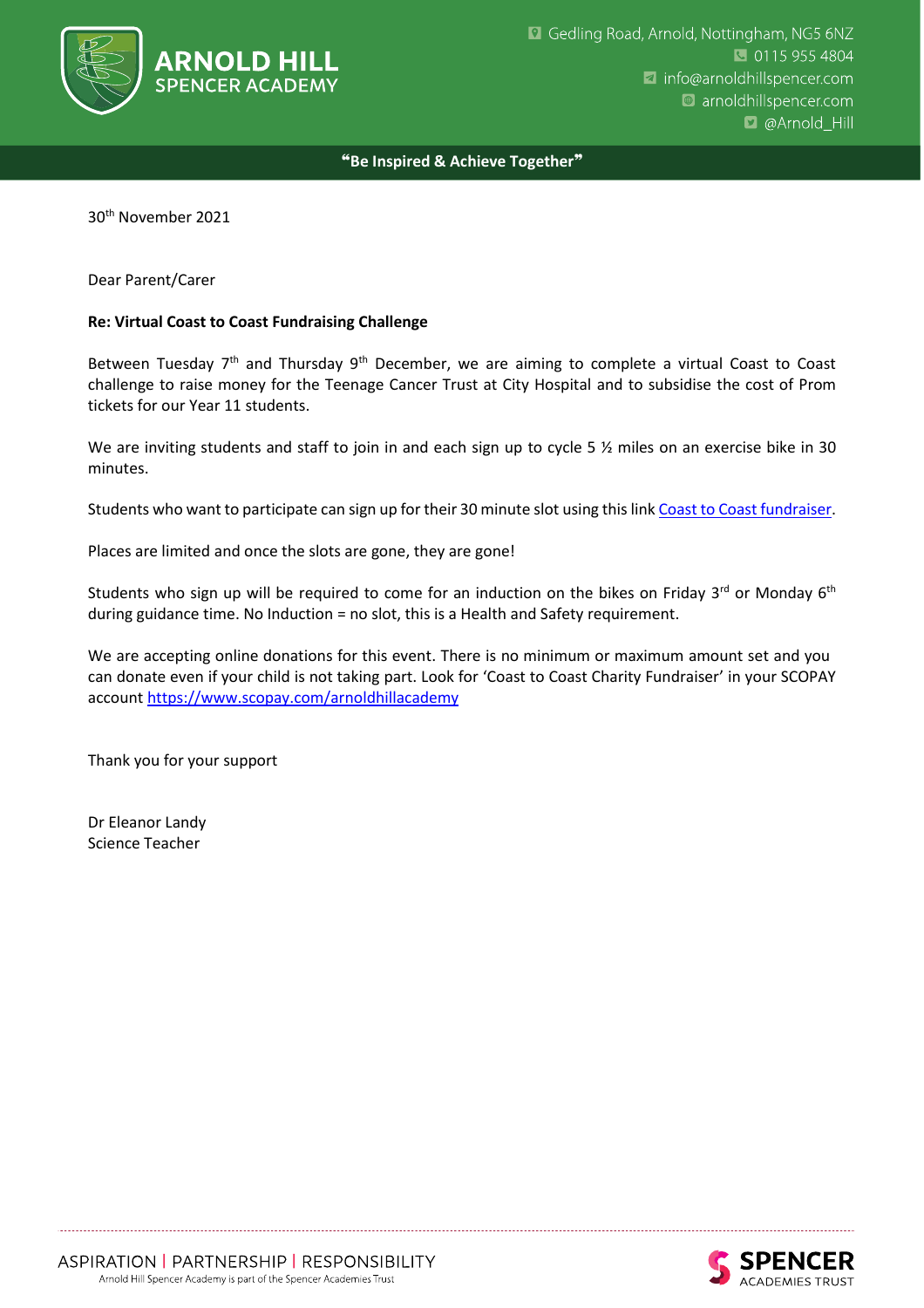

# Coast to Coast Fundraiser

NAGE

December 7th-9th

In aid of the Teenage Cancer Trust and Year 11 Prom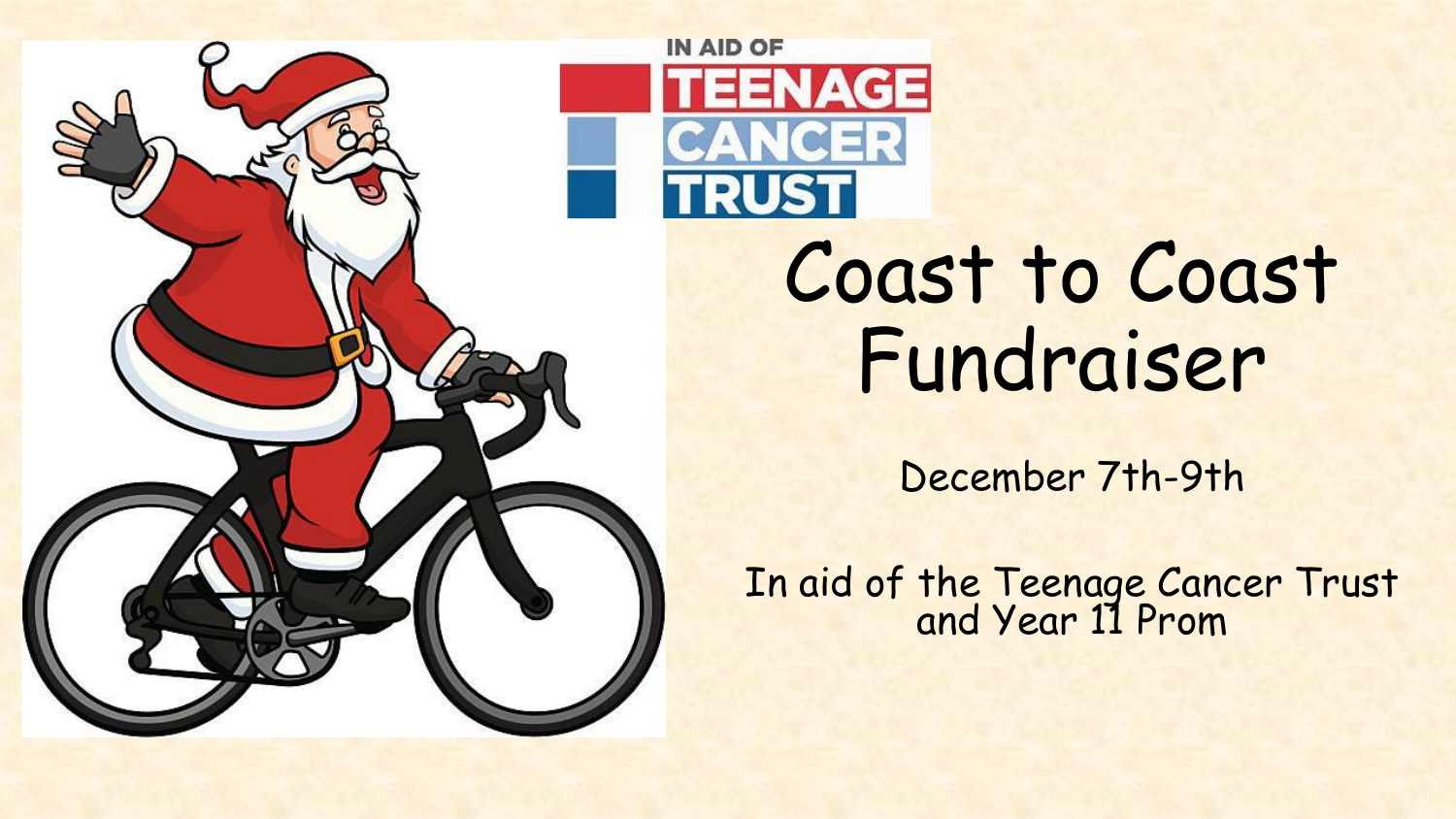## How far is it and how long will it take?

- The Coast to Coast Cycle Route is 140 miles from the Irish Sea to the North Sea
- We are going to complete the route on two exercise bikes in school
- We are aiming to cover the whole distance and back over 3 days
- We are setting a target of 5.5 miles per 30 minute slot
- We are asking staff and students to sign up for a slot so that together we can complete the distance  $\odot$